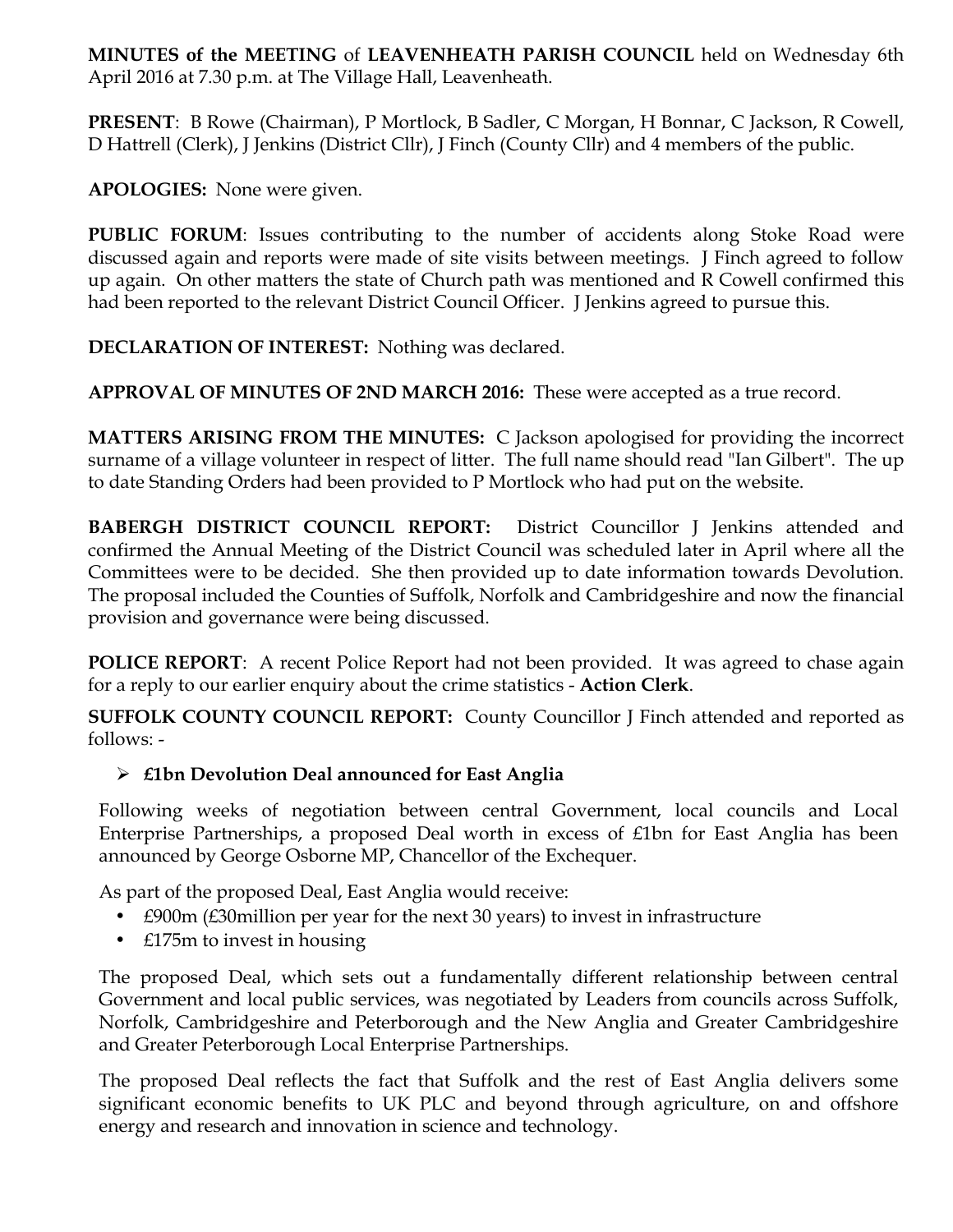### *At this stage, it is important to be very clear that what has been published to date is not a 'done Deal'. It will require ratification by each of the local councils and the LEP Boards***.**

In addition to seeking further clarification on the specifics of the proposed Deal, there will now also follow an extensive period of engagement over the coming months with local communities and businesses across the county, with feedback being used to inform the paper that each individual council will consider at their full council meetings over the summer.

The proposed Deal, if ratified by the relevant councils and LEP Boards, would see decisions currently being made by Government on such things as infrastructure, growth, employment and skills being made in East Anglia in the future.

As is stands, the proposed Deal will require the creation of a Combined Authority and directly elected Mayor and it is proposed that the first mayoral elections would be in May 2017 alongside county council elections.

The directly elected Mayor would act as Chair to the East Anglia Combined Authority and would exercise the following powers and functions devolved from Government:

- Responsibility for a multi-year, consolidated and, devolved local transport budget
- Responsibility for a new Key Route Network of local authority roads that will be managed and maintained by the Combined Authority on behalf of the Mayor
- Powers over strategic planning and housing, including £175m ring-fenced funding to deliver an ambitious target of new homes

The new East Anglia Combined Authority, working with the Mayor, would receive the following powers:

- Responsibility for a multi-year, consolidated and, devolved local transport budget
- Responsibility for a new Key Route Network of local authority roads that will be managed and maintained by the Combined Authority on behalf of the Mayor
- Powers over strategic planning and housing, including £175m ring-fenced funding to deliver an ambitious target of new homes

The new East Anglia Combined Authority, working with the Mayor, would receive the following powers:

- Control of a new additional £30 million a year funding allocation over 30 years, to be invested to the East Anglia Single Investment Fund, to boost growth
- Responsibility for chairing an area-based review of 16+ skills provision, the outcomes of which will be taken forward in line with the principles of the devolved arrangements, and devolved 19+ adult skills funding from 2018/19.
- Joint responsibility with the government to co-design the new National Work and Health Programme designed to focus on those with a health condition or disability and the very long term unemployed.

This is the first proposed Deal for East Anglia but, as has happened elsewhere in the country, the local authorities and LEPs are keen to negotiate further Deals over the coming months and years. The proposed Deal document can be found at: www.gov.uk/government/publications/eastanglia-devolution-deal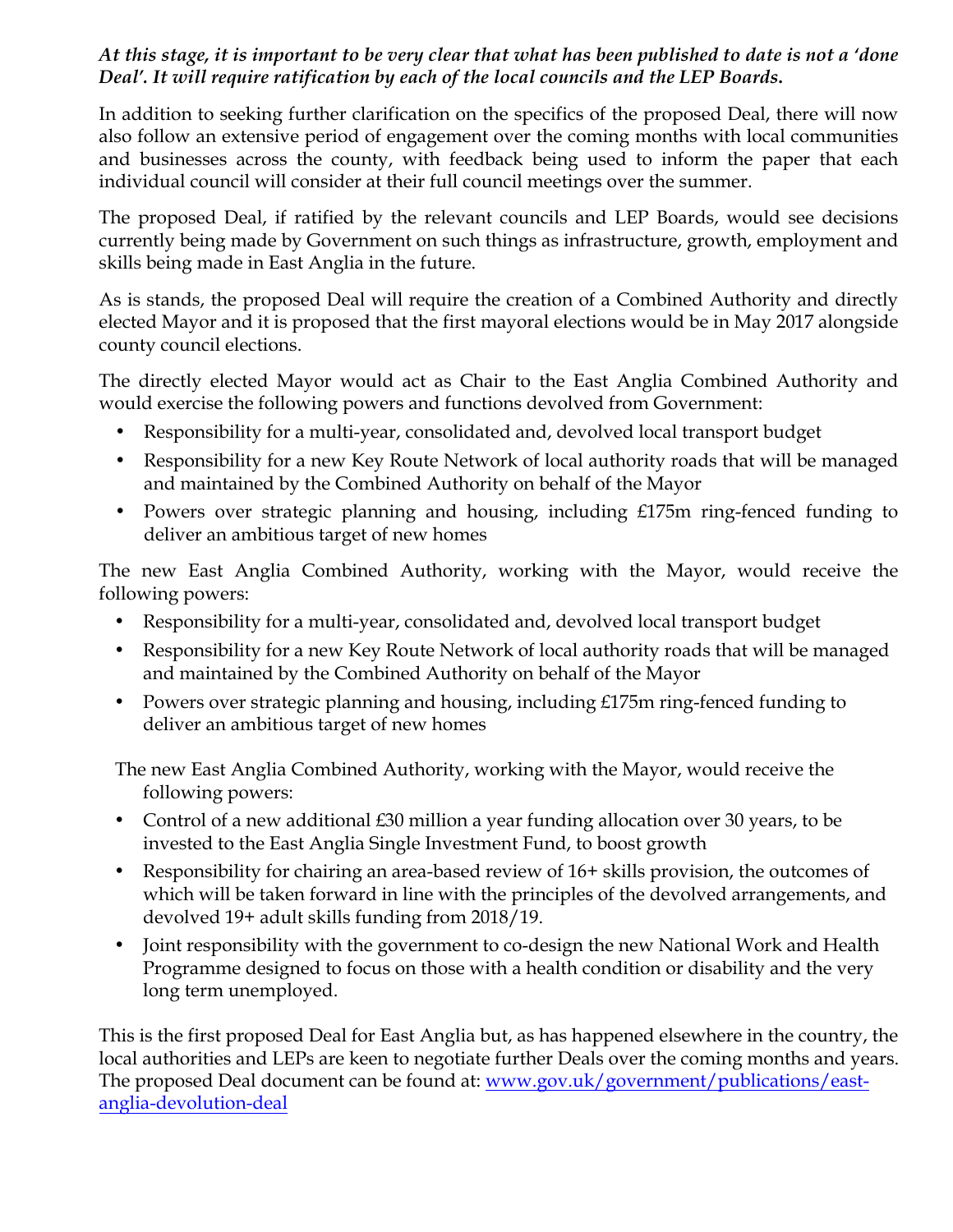#### Ø**New road safety measures in place for Suffolk's towns and villages**

Twenty new temporary vehicle activated signs have been purchased by the Suffolk Road safe Board in a bid to tackle concerns around speeding, especially in locations where there are vulnerable road users

Speeding is often the biggest contributor to accidents where drivers lose control of their vehicles on changing road surfaces and in areas they are not used to driving frequently. These new signs will serve local communities across the county, providing a warning and deterrent to drivers who drive without due care and attention.

Moving the signs around different locations means that they can be directed to those areas in greatest need and will also ensure their effectiveness as drivers will not become reliant on them being situated in fixed spots.

#### Ø**Suffolk's Trading Standards team continue the fight against underage alcohol sales with two key prosecutions**

Suffolk County Council's Trading Standards team is continuing its fight against underage alcohol sales with further prosecutions against those selling alcohol to youngsters under the legal age limit.

Underage sales test purchase operations take place across the county targeting a variety of premises such as supermarkets, off licences, pubs, bars, and clubs. This critical work plays an important part in reducing anti-social behaviour and reducing the associated health risks which underage drinking has on young people. Both Suffolk's Trading Standards team and the Police work collaboratively, sharing intelligence to crack down on the offenders.

Retailers know the law and that it is illegal to sell alcohol to anyone under 18 years old. Trading Standards advice is to operate a 'Challenge 25' policy so anyone who looks under 25 should be asked for ID.

It is important that action is taken against traders who sell alcohol to children; in particular, those traders who repeatedly break these laws, which are in place to protect these young people from the associated health risks that underage drinking has on them.

Anyone with information about illegal sales of alcohol, tobacco, knives, butane gas or other agerestricted products can inform Trading Standards by contacting the *Citizens Advice Consumer Helpline on: 03454 040506.*

Following his report, the Chairman confirmed the cycle/pedestrian crossing was to be discussed. However, from her research of notes from a previous site meeting, there were concerns about the limited impact/visibility of the crossing to drivers then and that still seems to be the situation now.

**CORRESPONDENCE:** The report had been issued ahead of the meeting and key areas were discussed. The Chairman confirmed that date of the Annual Parish Meeting had been set for 24th May following agreement with the Scouts.

**HIGHWAYS**: The lack of impact of the pedestrian/cycle crossing was discussed. The original plan was reviewed and some suggestions were made. It was resolved for the Clerk to ask the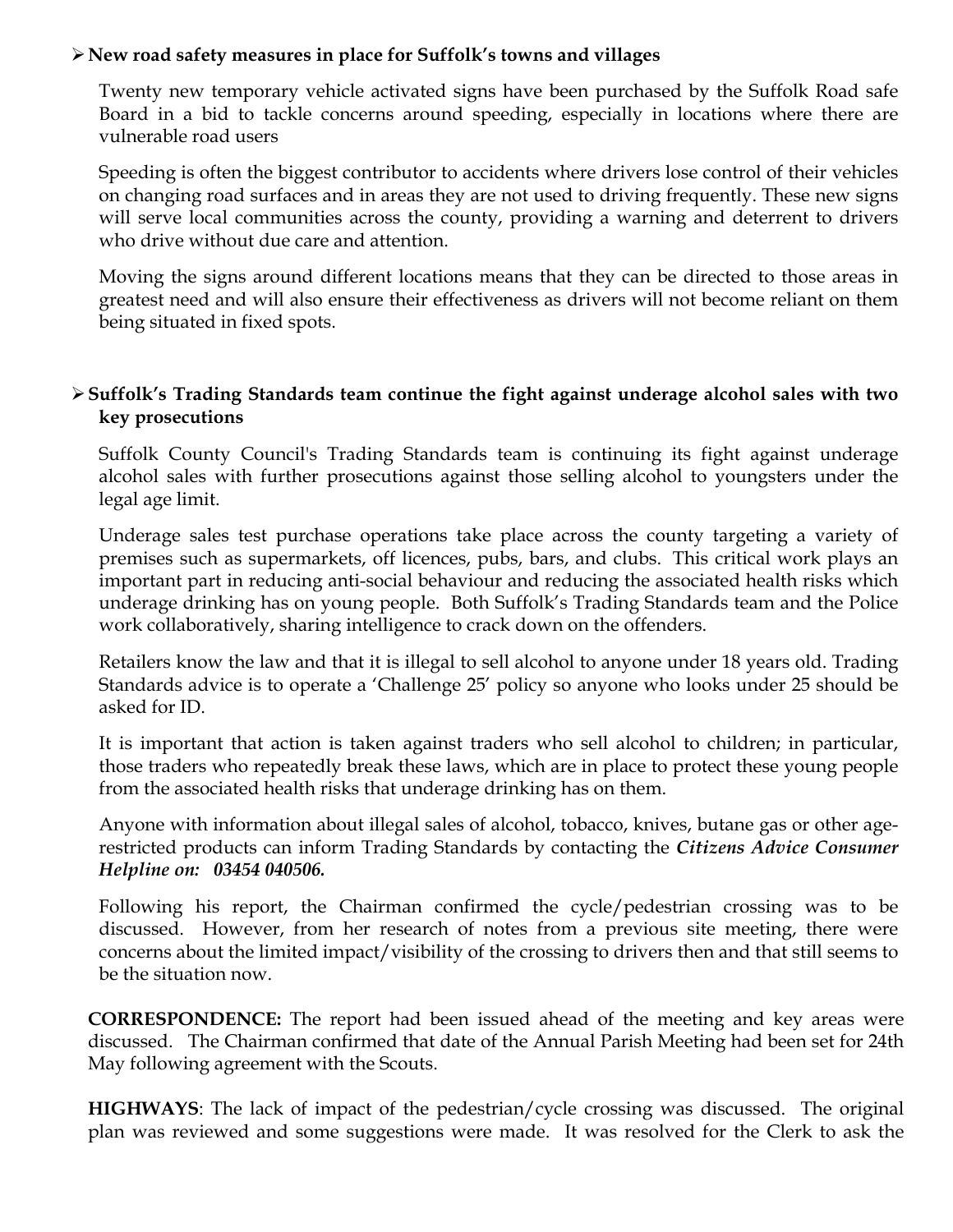County Council to add a coloured surface to the build up to the crossing and also mark some zig zag lines - **Action Clerk**. This should improve the impact of the crossing. On another matter a response is still awaited from P Gant, County Highways regarding the Locks Lane drainage.

**FINANCE:** The bank balances as at 31st March 2016 were **£16286.19** in the Community Account, **£15270.56** in the Reserve Account making a total of **£31556.75**. The timetable for this years' External Audit was discussed.

| The following were authorised for payment: - |        |                                            |                           |
|----------------------------------------------|--------|--------------------------------------------|---------------------------|
| 1373                                         | 458.00 | Babergh District Council Bin Empty Charges |                           |
| 1374                                         | 412.66 | D K Hattrell                               | Clerk's Salary            |
| 1375                                         | 92.92  | <b>Inland Revenue</b>                      | Clerk's ddtns & ERS NIC   |
| 1376                                         | 148.58 | <b>SCC</b> - Pension ACC                   | Clerk's Pension           |
| 1377                                         | 36.00  | Leavenheath Village Hall Hall Hire         |                           |
| 1378                                         | 126.66 | R Cowell                                   | Materials for circ. paths |

#### **Total £1274.82**

**CIRCULAR PATH PROJECT:** R Cowell confirmed the grants were being paid. Careful allocation and sufficient retention of remaining maps and booklets were discussed. Further thank you letters were being sent to project helpers by the Chairman. R Cowell took the opportunity to thank his colleagues on the Parish Council for all their support with this project. The Chairman agreed to write to Peter Pratt with special thanks for his assistance throughout - **Action Chairman**. Consideration was given to joining the "Walkers are Welcome" Accreditation scheme, however, on balance the Parish Council decided not to pursue this idea. In order to keep the circular paths well maintained it was agreed to budget a small amount each year for upkeep. A figure of £175 was agreed for next years' budget - **Action Clerk**.

**COMMUNITY WOODLAND:** General reports were made of things going to plan at both Royston and Rowley Woods.

**VILLAGE HALL:** B Sadler reported on successful film nights. The decoration to the outside of the hall took place and unfortunately the Parish Council Noticeboard fell apart, so a new one is required. Some external doors are deteriorating and the next major project will be to replace the kitchen and financial support would be appreciated from the County Council and Parish Council. Members indicated they would consider a contribution at a future meeting when further information is known. The Village Hall AGM is scheduled for 9th May. A replacement table is being organised for the Committee Room and after the kitchen, consideration will be given to internal decoration.

The Chairman proposed a 20 minute extension to complete the Meeting.

**VILLAGE GREEN:** P Mortlock confirmed this years' grass cutting contracts had started. It was agreed to follow up the action from a previous meeting of moving the school bus stop to near the Village Green to avoid congestion at the junction **- Action Clerk.** 

**IDEAS TO IMPROVE THE VILLAGE:** C Morgan reported on the need to sweep the High Road footpath towards the A134. R Cowell had identified the correct address for the owner of the strip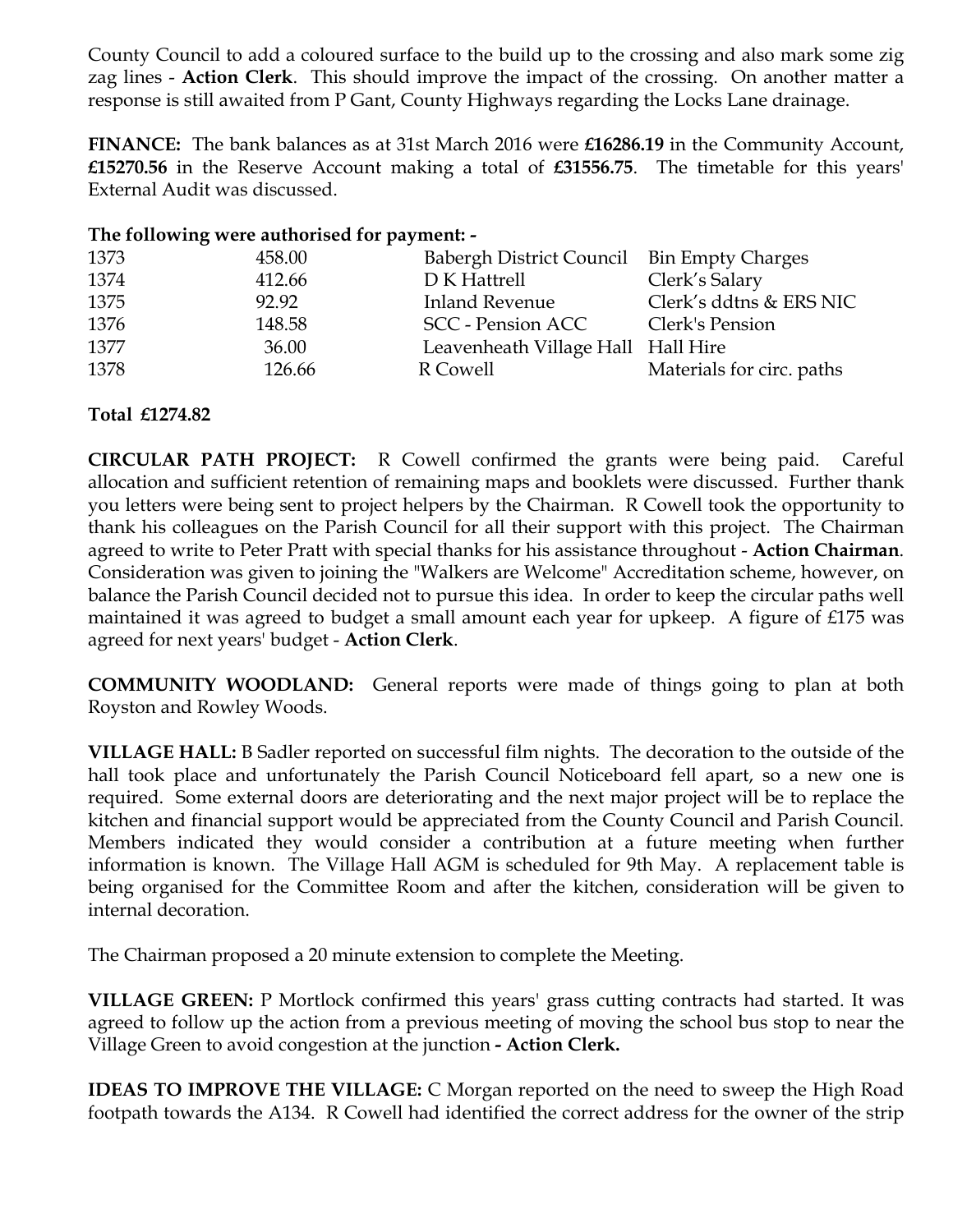of grass bordering the garden wall along the High Road between Wrights Way and the Village Green. It was agreed for the Clerk to write again - **Action Clerk.**

**ANNUAL PARISH MEETING:** The date of Tuesday 24th May had been agreed. R Cowell agreed to talk about the Circular Paths - **Action R Cowell**. The Chairman will follow up a potential talk on Dementia Awareness - **Action Chairman**. It was agreed to advertise the event with leaflets and P Mortlock agreed to work on the leaflet - **Action P Mortlock.**

**REPORTS AND QUESTIONS FROM CHAIRMAN AND MEMBERS**: C Jackson provided a Tree Wardens Report. Following an approach from residents of Rowans Way a site meeting was held with Tree Surgeon to inspect the oak trees bordering the Village Green. It was agreed to cut back some branches and clear deadwood. The Tree Surgeon will seek permission to work on the protected trees. The new fruit trees from the Scattered Orchard Project have been checked and watered. Some minor work was to be done to trees near the electricity pylon on the Village Green. On other matters, R Cowell agreed to further investigate the status of the Oaklands footpath. The Chairman advised that five Parish Churches in the area were joining together to celebrate the Queen's birthday.

The meeting closed at **9.20 p.m.**